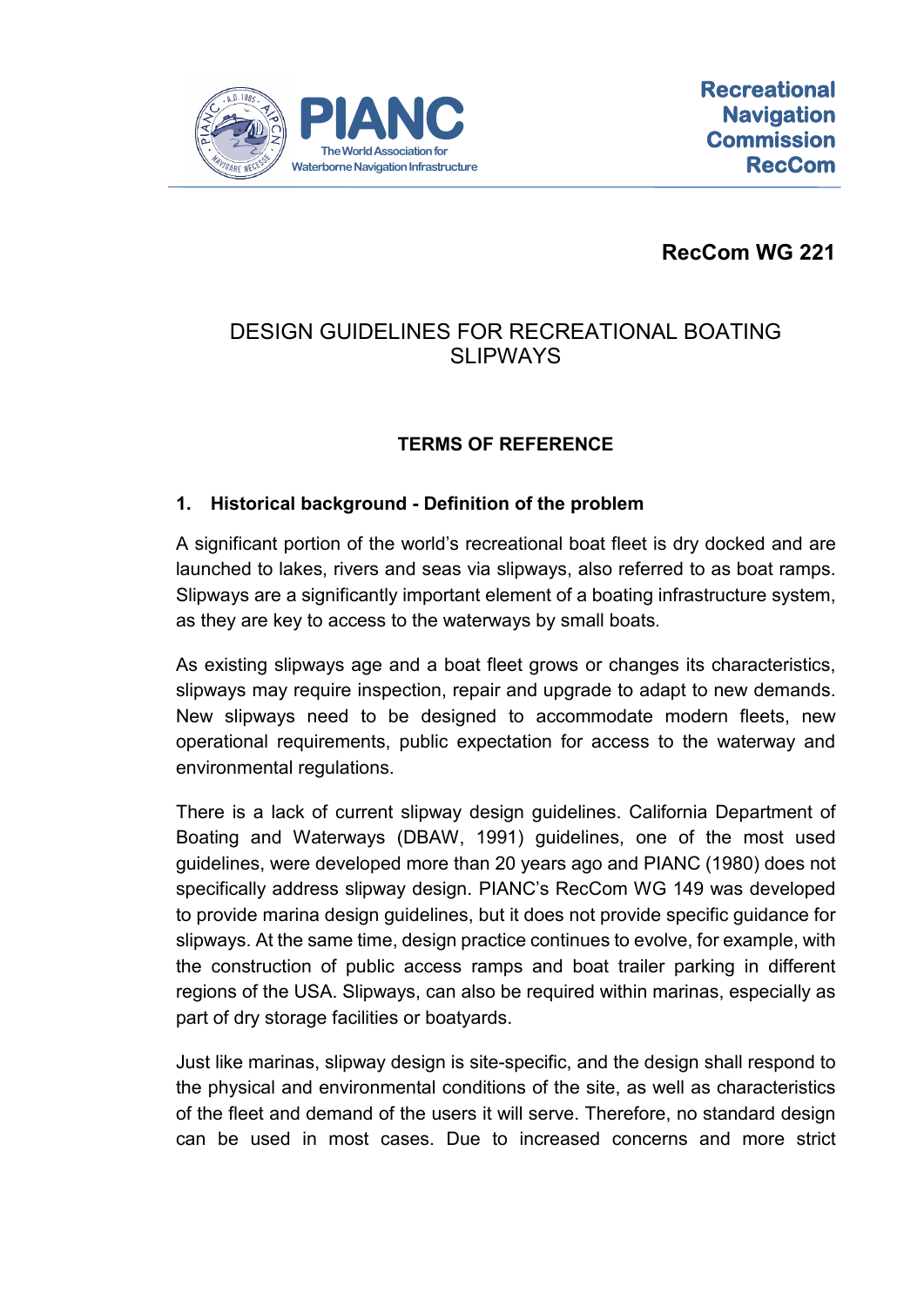environmental requirements, slipways and their upland support facilities need to comply with water quality regulations relevant to the region.

Old slipways frequently require repair or modification. Such repair work may be conducted underwater and is subject to wave action making the work liable to fail.

Consistent with PIANC's mission to provide guidance, from both technical and environmental perspectives, and given the lack of current slipway design guidelines, the development of a PIANC WG for slipway design guidelines is recommended.

## **2. Objectives**

In developing the PIANC slipway design guidelines, existing PIANC reports and international standards/guidelines will be compiled and reviewed. Existing best practices and guidelines will be adopted which, in conjunction with recent advances in environmental design, materials and design, recreational boating trends and case study experience, will be developed into the new guidelines.

The Working Group may also collect and analyse information to provide guidance for the role of slipways as part of a boating infrastructure system.

## **3. Earlier Reports to be Reviewed**

PIANC Report on Dry Berthing of Pleasure Boats. Supplement to Bulletin No. 37, Vol III/1980.

#### **4. Scope**

The scope of the WG is to provide guidelines for the design of slipways intended for the use of recreational boats.

Consideration shall be given to the design aspects of:

- existing slipways in need of repairs
- new slipways, considering physical and environmental conditions, boat characteristics and user demands

The working group may consider slipways that have multiple users, or only address slipways designed for exclusive use by recreational boats.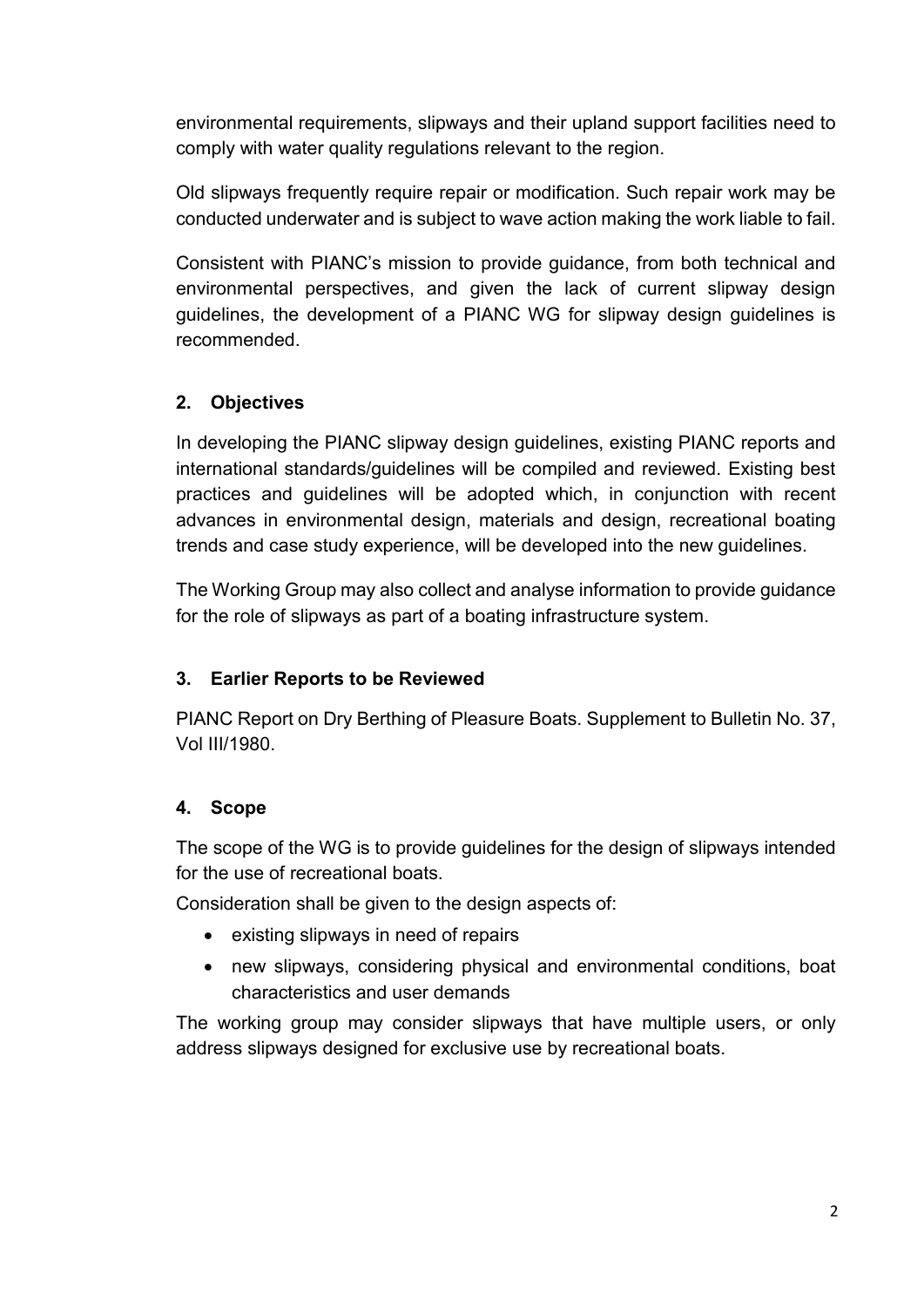### **5. Intended Product**

Produce guidelines for engineers and designers of recreational boating facilities to ensure that slipways are suitable for the intended use, adequate for the site conditions and durable for the design life.

The guidelines should also serve as a reference for government agencies in charge of promoting public access to the waterways and for the implementation of sustainable development of boating infrastructure.

### **6. Working Group Membership**

Membership includes:

- Maritime engineers and designers
- Harbour masters and administrators
- Boating access promotion agencies (SOBA, etc)
- Environmental agencies and regulators

### **7. Target Audience**

The target audience for the guidelines will be marine and boating infrastructure engineers and designers, harbour masters and administrators.

#### **8. Relevance**

#### **8.1. Relevance to Countries in Transition**

The guidelines can assist countries in transition to implement strategies for growth of recreational navigation through the development low cost facilities.

#### **8.2. Climate Change and Adaptation Implications**

Slipways inherently need to be considered with respect to sea level rise and flood defense management. The guidelines will consider material selection as part of embodied carbon considerations. The impact on slipway facility design by the growth of electric propulsion boats should be considered.

#### **8.3. Reference to WwN**

Implementation and construction of slipways require careful consideration of environmental impacts, especially water quality. Design guidelines that achieves synergies among environmental, engineering and operational goals are critical to the implementation of WwN philosophy.